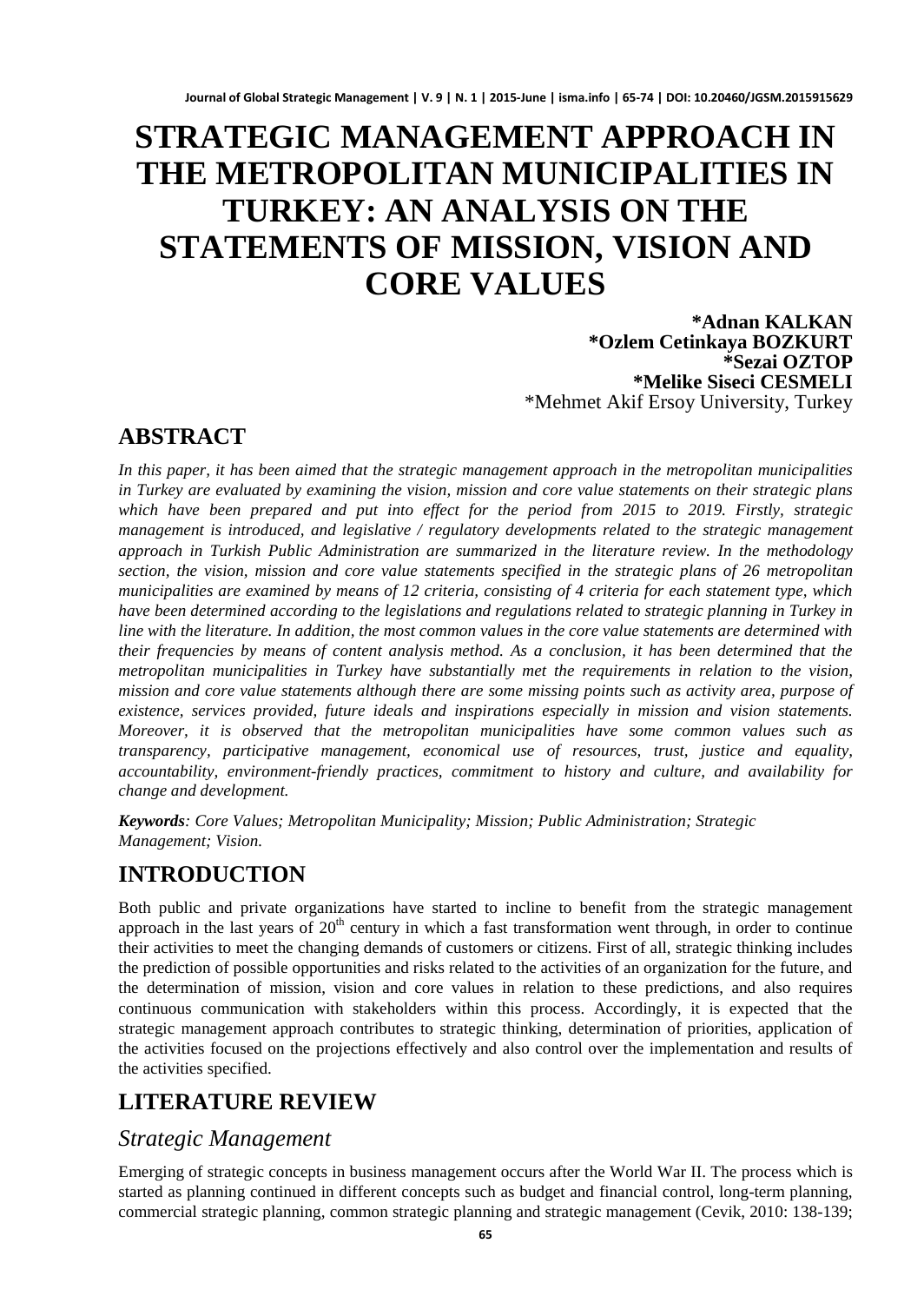Parlak and Sobaci, 2010: 300). At this point, significance of "planning" approach that includes planning everything has weakened in time (Al, 2007: 6) and it has been replaced by strategic management approach that includes also strategic planning.

Strategic management is one of the techniques among the contemporary management approaches which is adopted by both public and private sectors. Strategic management is the integration of decisions and activities to affect and determine the long-term success of organizations (Efil, 2010:269). Accordingly, the decisions which are made in strategic management are for the organizational future. Characteristics of strategic management enable an organization to determine its mission and vision for the success in the future and take advantage of a planning process especially for top-management and evaluate interior and exterior environments and determine its strong and weak points and plan, organize, coordinate, implement and control the activities for its success in the future, and to realize a team work and solve the problems effectively and finally determine applicable strategies. Techniques used within this management approach are SWOT Analysis, Portfolio Analysis, Q-Sort Analysis, Scenario Analysis, Search Conference, Delphi Technique, Nominal Group, Multi-voting, Open Group, Quality Chambers, Cost-Benefit Analysis and Risk Analysis (Aktan, 2008: 6-9). Main purpose of these techniques is to enable an organization to make its best decision in the quickest way and in a participative management approach. Therefore, although strategic management is a responsibility of top-management, it enables the stakeholders to participate in decisionmaking process.

Strategic management and strategic planning concepts are used in the same meaning especially in the implementation. That is why strategic planning includes planning for both application and control phases. On the other hand, some researchers (e.g; Liou, 2000: 462; Toft, 2000: 4; Eadie, 2000: 124; Wilson, 1998: 507) approach strategic management as a developed form of strategic planning. Actually, strategic planning is the formulation stage of strategic management in the first phase. Strategic planning may be defined as a disciplined work to determine what an organization is and what and why it does, and also to make main decisions and carry out activities as a guide (Bryson, 2004: 6). Strategic management is described also as a science and art to formulate, implement, control and evaluate the decisions which are made to accomplish organizational aims (David, 2001: 5). As it is inferred from the definition, strategic management includes both determination of strategies toward organizational aims and control of their implementation and the success of the process.

In other words, strategic planning means determination of what should be done today in order to have tomorrow (Tumer, 1993: 90). It might be defined also as the disciplined works to determine important decisions to direct organizational and managerial activities within specific conditions (Cevik, 2010: 144). Therefore, strategic planning is a result-oriented method like a road map which indicates the distance between the present and future positions of an organization and includes directions and activities to be accomplished and check points.

### *Statements of Vision, Mission and Core Values*

### Mission

The natural role and importance of mission statements have been examined for over three decades in the management literature (Pearce, 1982; Pearce & David, 1987; Powers, 2012). A mission statement broadly charts the future direction of an organization (Kemp & Dwyer, 2003). A mission statement establishes the values, beliefs, and guidelines for the way the organization conducts its business and determines its relationships with its stakeholders (employees, customers, shareholders, suppliers, government, and the community) (Ackoff, 1987). A well-designed mission statement is essential for formulating, implementing, and evaluating business strategy (David, 2001). The role of the mission statement in the strategic management of business firms has not been sufficiently highlighted in the research literature. Development of an organizational mission is an essential part of strategic planning and strategic management (David, 2001).

There is no consensus about the contents of the mission statements. For example, Bart (2007) asserts that a mission statement should include aims, values, specific services provided, customer satisfaction, position demanded, general business level, goals, competition strategy and the definition of the technology used. Generally, it is stipulated explicitly in the literature related to strategy, and theories that the mission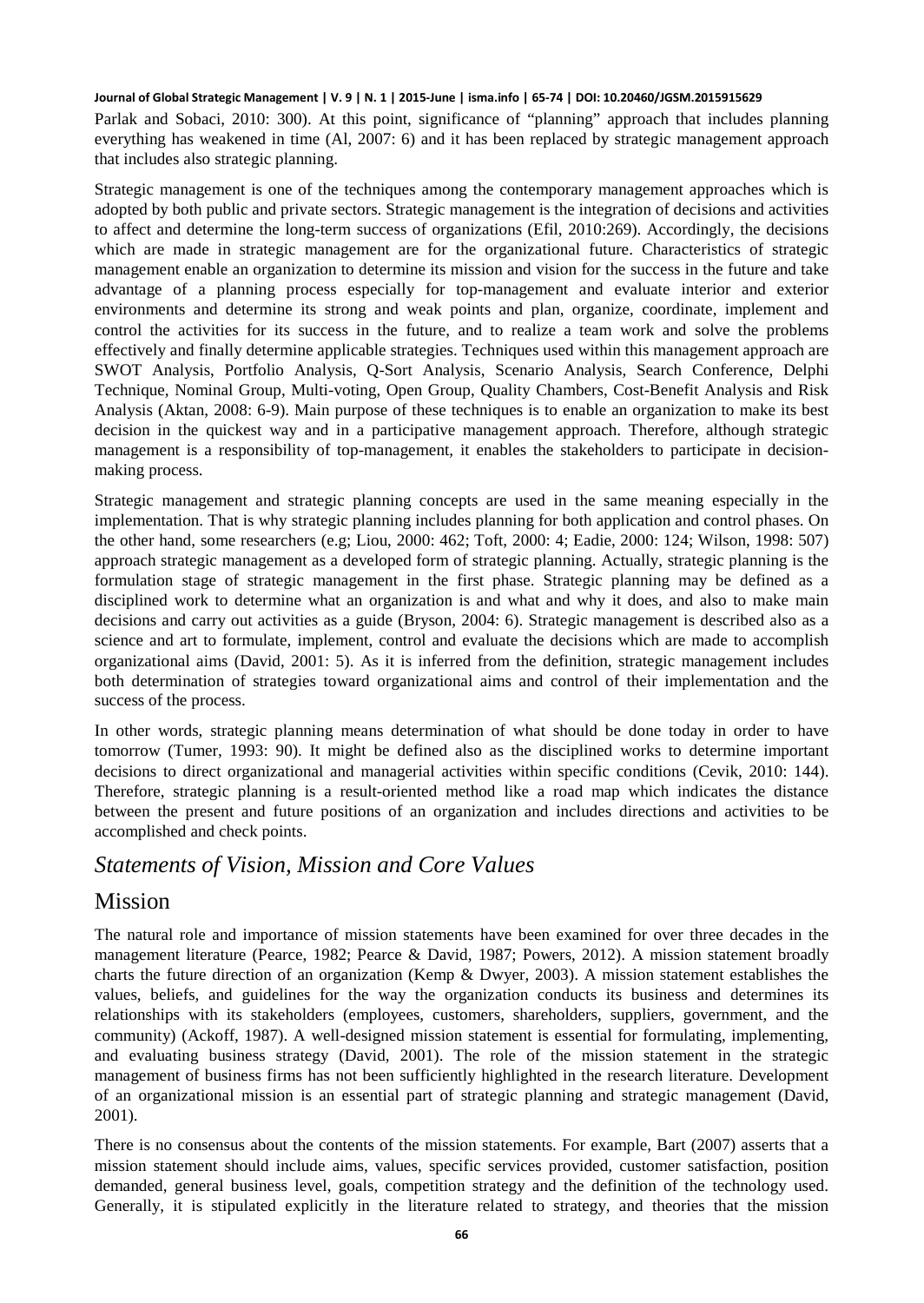statements should be prepared with respect to unique organizational features (Bart, 2001; Bart & Baetz, 1998; Bart & Tabone, 1999; Bart et al, 2001; David, 1989; Bartkus et al, 2000).

Mission is a purpose of existence of an organization and constitutes a framework how to accomplish strategic aims. In an organization with a defined mission, employees comprehend better how and what for they will work. It enables them to be more successful at what they do (Dogan, 2000: l88). Mission statements include what sector (product or service) organizations make business in, and their main products and services, consumer and market requirements and also technological requirements (Eren, 2010: 21).

A mission statement includes some components including specific features of an organization such as its philosophy, social matters, image, quality, methods and standards, activity area, primary competitive superiorities, key processes and technologies which distinguish it from other organizations, and also statements toward its stakeholders. In a mission statement, there should be a purpose of existence of an organization, its future position aimed, and targets to be accomplished and division of labor, and job descriptions (Aktan, 1999: 27). There are many benefits to have a mission determined. First of them is to become used to discussing about useful ones in the organization. Other is clarification of organizational and social aims. Thus, it provides an effective leadership. Determination of aims prevents disagreements and conflicts within the organization and enables problems to be solved quickly and easily. Therefore, leaders control works better.

Mission statement should be short, clear, spectacular and descriptive rather than including service provision processes. Also it should define tasks and powers of an organization, and include persons and institutions that are provided products and/or services (stakeholders), and define services and/or products of the organization (DPT, 2006: 20).

### Vision

Vision is a description or design of the future position of an organization according to its imagination. Vision, as a first step of strategic planning, means a form of future position imagined by considering the products and services of the organization. There are various definitions for vision. According to Lissack and Roos (2001: 55), it is a course of an organization for the long-term success. Gill (2003: 312) states vision as a future point demanded to direct various efforts. Vision is also an indication of managers' rating of inspiration from other people's views and contributions, and also inclination of the managers toward improvement, originality and creativity (Eren, 2010: 19).

Vision enables employees to focus the same target. Vision provides a guidance for employees and develops definitions and descriptive principles about how to work while trying to accomplish aims. Vision includes an assertive and imaginary statement of a position in the future which an organization wants to reach. The statement should encourage employees and decision-makers to improve their efforts and also be realistic. Vision statement constitutes the roof of planning process together with mission statement. A vision statement should be short and easy to remember; inspirational and assertive, and defines future successes and ideals. Also, it should be charming for all stakeholders (DPT, 2006: 21).

# Core Values

Core values mean organizational principles and values, organizational understanding and behavioral rules, and they are mostly confused with strategy concept, and named also as policies. Principles create limits for aims and means. These limits are helpful for managers, and enable them to make quick and easy decisions. These limits describes the rules to be applied when specific conditions are encountered, and confine discretions (Guner, 2005: 61).

Determination of principles of an organization is important for strategic management. Because these principles constitute the foundation of the values and beliefs behind vision and mission of the organization. Principles prevent repeating decision-making process under similar conditions, and provides objectivity and consistency. Thus, the behaviors of managers can be estimated and the transfer of authority is provided. Therefore, managers can use initiative and institutionalization is increased. Core value statements includes three main areas: people (employees and other people), processes (management, decision-making and service provision) and performance (expectations toward the service and product quality from organization) (DPT, 2006:23).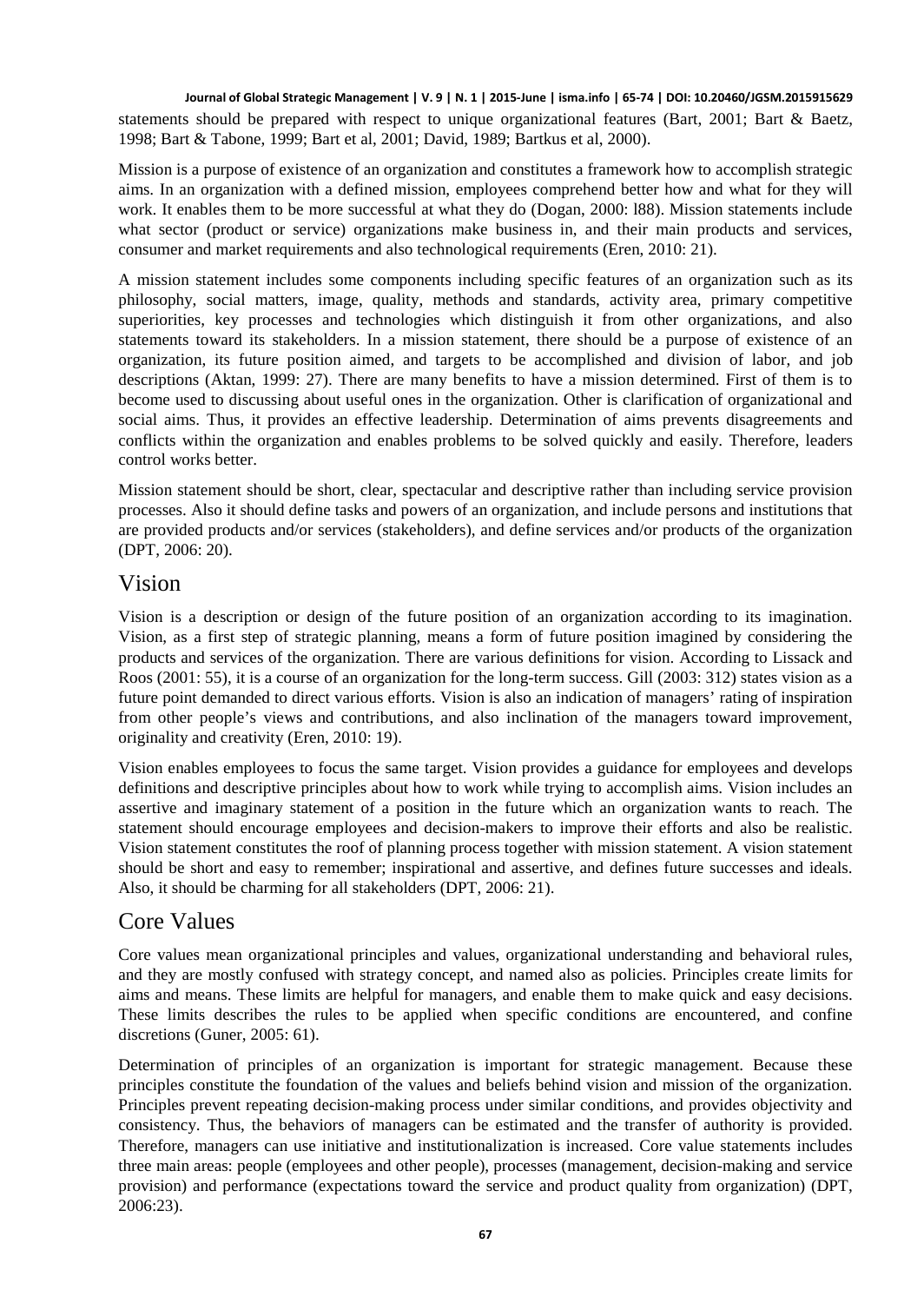# **Journal of Global Strategic Management | V. 9 | N. 1 | 2015-June | isma.info | 65-74 | DOI: 10.20460/JGSM.2015915629** *Development of Strategic Management Approach in Turkish Public Administration*

Inclusion of strategic management approach into Turkish Public Administration took place with the Public Financial Management and Control Act 5018 on 24 December 2003. Strategic plan, as a reflection of strategic management approach, is defined in the third article of the act as a plan which includes short and long term aims, main principles and policies, targets and priorities, performance criteria of the public organizations, the methods and resource distribution to reach these requirements. Article 9 of the act imposes some responsibilities on public organizations in relation to strategic planning such as determination of mission and vision statements, strategic aims and measurable targets, carry out performance evaluations in the line of predetermined aims and indications, preparation of strategic plan, and attribution of budgets on strategic plans, annual aims and performance indications in order to provide public services in preferable quality and level. In addition, the act has authorized the State Planning Agency (DPT) to determine the methods and principles of strategic planning process for public organizations.

A Strategic Planning Guide has been prepared by DPT in 2003 in order to help and direct the strategic planning process of the public organizations. This guide presents a general framework for strategic planning process and the scope and content of the strategic plans. The guide includes information about main concepts and approaches related to strategic planning such as mission, vision and core value statements. The guide has specified four main purposes of strategic planning as (i) to provide financial discipline in macro-level, (ii) to distribute the resources according to strategic priorities, (iii) to control the efficient use of resources and (iv) to develop the accountability (DPT, 2003: 2).

Strategic planning approach is included also in the Metropolitan Municipality Act, 5216 in 2004 and the Municipality Act, 5393 in 2005 and the Provincial Special Administration Act, 5302 in 2005. Later in 26<sup>th</sup> May 2006, a regulation has been issued in relation to implementation of strategic planning in public organizations. Thus, a schedule has been determined for public organizations to implement strategic planning, and it has required public organizations to prepare their first strategic plans until 31 January 2009. Additionally, the regulation requires public organizations to comply with the requirements specified in the guide and the regulation.

# *Implementation of Strategic Planning in the Municipalities of Turkey*

In comparison with other local government agencies, municipalities have come to the forefront in terms of public-service provision due to some causes such as the increase in urban population, constantly-increasing and changing social demands and emerging of subsidiarity. Accordingly, municipalities have inclined to benefit from new management approaches (Azakli, 2002: 418; Yuksel, 2002: 36; Oztop, 2007: 107). One of the management approaches applied is strategic planning. Strategic planning is considered important in terms of determination of public-service priorities and resources, and effective use of resources, and minimization of costs for a specific period (Yuksel, 2002: 32). This thought has been reflected on the recent legislations and regulations. The Metropolitan Municipality Act, 5216 includes the preparation of strategic plan as one of the tasks of metropolitan municipalities. The act also requires mayors to manage municipalities according to strategic plans. The Municipality Act, 5393 requires strategic plan to be prepared and followed by mayors after being discussed and approved in the municipal council. The act orders municipalities to determine and perform their activities in line with the strategic plans. Article 41 of the Act requires that the municipalities having more than 50.000 population prepare strategic plans. Today, the municipalities in Turkey have applied their third period strategic plans since they started to prepare it in 2006.

# **METHODOLOGY**

# *Research Goal*

In this paper, it is aimed that the mission, vision and core value statements specified in the Strategic Plans of the Metropolitan Municipalities in Turkey are examined. The mission, vision and core value statements of metropolitan municipalities are expected to indicate the implementation level of strategic management by them.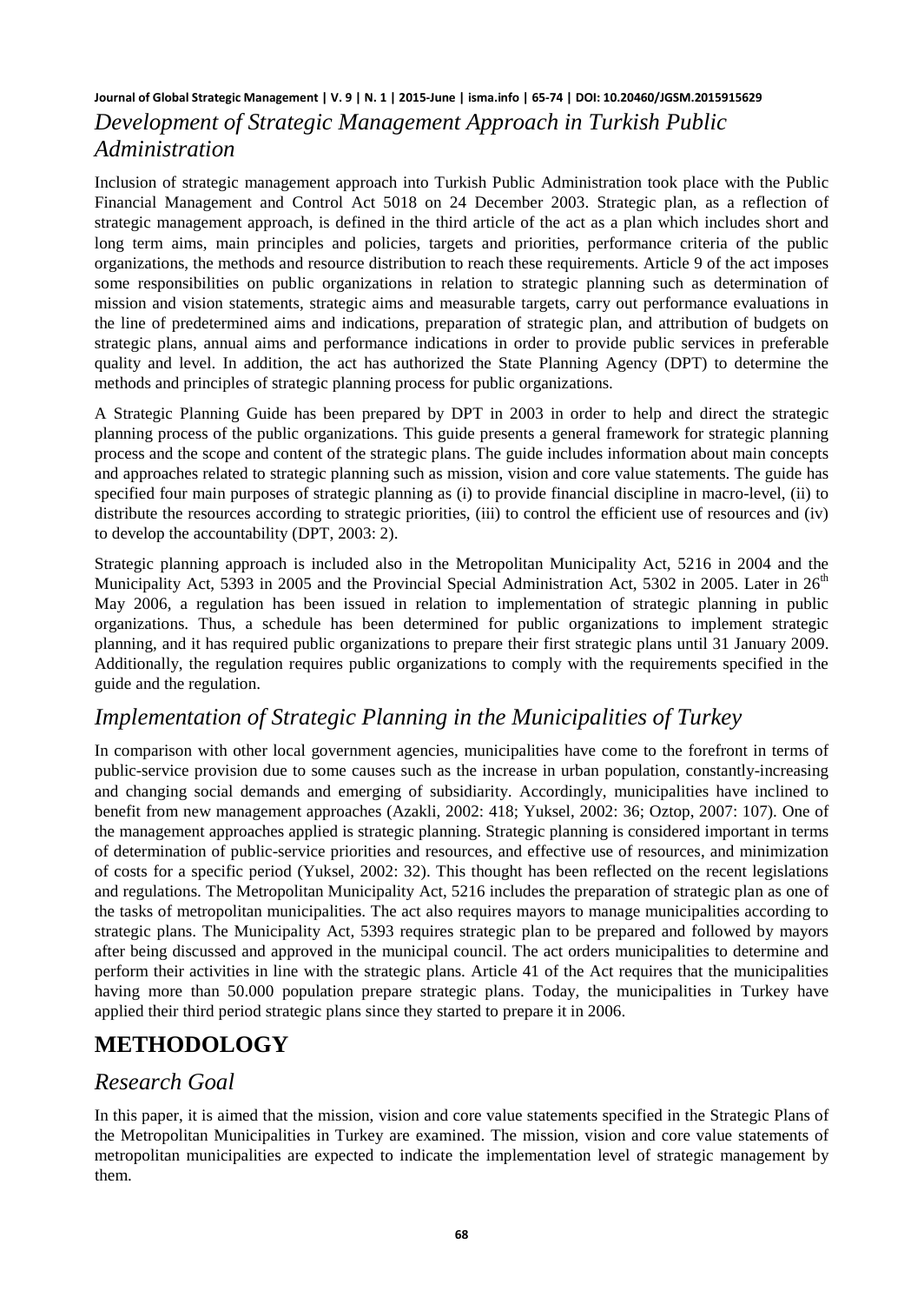# *Sample and Data Collection*

The strategic plans which include the mission, vision and core value statements of the metropolitan municipalities in Turkey constitute the population of this research. Although there are 30 metropolitan municipalities in Turkey, only 26 strategic plans have been obtained since 4 metropolitan municipalities have not prepared or published their strategic plans. Therefore, scope of this research is limited to 26 strategic plans. The data used in this research have been obtained from the strategic plans issued in the web sites of 26 municipalities. Names of the Metropolitan Municipalities and periods of the strategic plans are listed in Table1.

The mission, vision and core value statements have been examined with the content analysis. Strategic plans of the metropolitan municipalities have been examined in terms of three criteria (mission, vision, core values) and the priorities of municipalities have been determined. The notions in the statements have been selected in a way to enable various inferences and enlighten the research; inconsistent words have been avoided not to break integrity of the research. Content analysis has been used as qualitative research method to analyze and determine frequencies of the core values. The purpose of using the content analysis is to reach the concepts and relations in order to explain data collected (Demirci and Koseli, 2009: 339). Content analysis is a collection and analysis technique for text content (Neuman, 2006: 466). In the beginning, research questions have been determined. In the second stage, categorical division process has been carried out. Some headings have been determined to create categorical groups. Later, coding process has been carried out. The texts in the sample have been read and the notions have been collected according to the headings determined. Coding process has been accomplished by using MS Office Excel program. Repeating words in the core value statements have been collected. Frequency analysis technique which is mostly-used in the content analysis has been used. Findings obtained from the analysis have been explicated. The four questions replied in this research as follows:

*Question 1*: Do the mission statements of metropolitan municipalities comply with the criteria specified in the legislations and regulations?

*Question 2*: Do the vision statements of metropolitan municipalities comply with the criteria specified in the legislations and regulations?

*Question* 3: Do the core value statements of metropolitan municipalities comply with the criteria specified in the legislations and regulations?

*Question 4*: Is there any similarities among the notions in the core value statements of metropolitan municipalities?

| No | <b>Metropolitan Municipality</b> | <b>Strategic Plan Period</b> | No | <b>Metropolitan Municipality</b> | <b>Strategic Plan Period</b> |
|----|----------------------------------|------------------------------|----|----------------------------------|------------------------------|
|    | Adana                            | 2015-2019                    | 16 | Kayseri                          | 2015-2019                    |
| 2  | Ankara                           | 2015-2019                    | 17 | Kocaeli                          | 2015-2019                    |
| з  | Antalya                          | 2015-2019                    | 18 | Konya                            | 2015-2019                    |
| 4  | Aydin                            | 2015-2019                    | 19 | Malatya                          | 2015-2019                    |
| 5  | <b>Balikesir</b>                 | 2015-2019                    | 20 | Manisa                           | 2015-2019                    |
| 6  | Bursa                            | 2015-2019                    | 21 | Mardin                           | Non Available                |
| 7  | Denizli                          | 2015-2019                    | 22 | Mersin                           | 2015-2019                    |
| 8  | Diyarbakir                       | Non Available                | 23 | Mugla                            | 2015-2019                    |
| 9  | Erzurum                          | Non Available                | 24 | Ordu                             | 2015-2019                    |
| 10 | Eskisehir                        | 2015-2019                    | 25 | Sakarya                          | 2015-2019                    |
| 11 | Gaziantep                        | 2015-2019                    | 26 | Samsun                           | 2015-2019                    |
| 12 | Hatay                            | 2012-2016                    | 27 | Sanliurfa                        | 2012-2016                    |
| 13 | Istanbul                         | 2015-2019                    | 28 | Tekirdag                         | 2015-2019                    |
| 14 | Izmir                            | 2015-2019                    | 29 | Trabzon                          | 2015-2019                    |
| 15 | Kahramanmaras                    | 2015-2019                    | 30 | Van                              | Non Available                |

**Table 1. List of the Strategic Plans**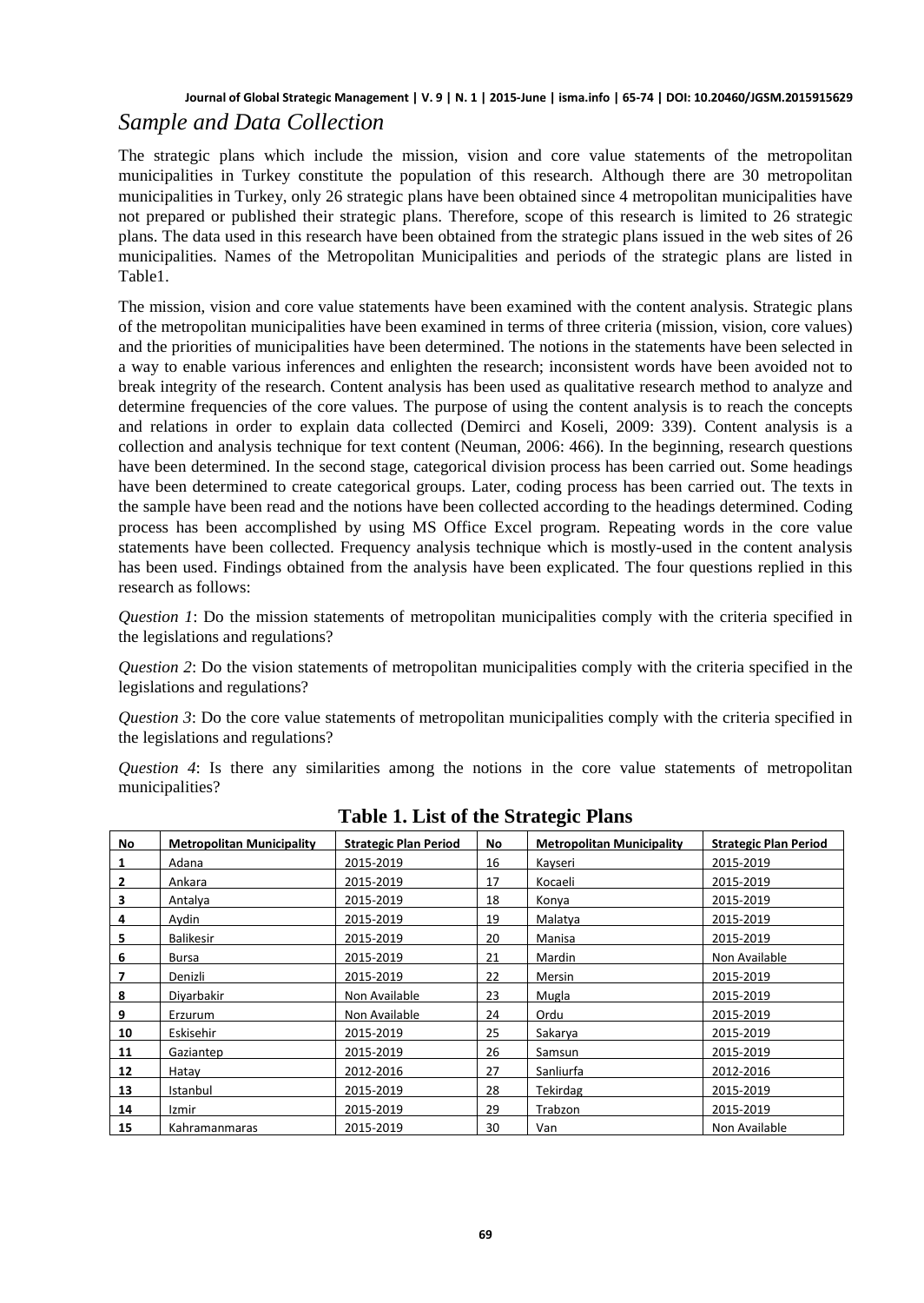# *Analyses and Results*

In this research, total 12 criteria have been determined with 4 criteria for each statement with respect to the regulation and the guide in relation to strategic planning in public organizations. This criteria have been transformed into questions to answer with Yes/No. These questions and answers (Yes  $= +$ ) are indicated in Table 2.

|                                 |                                                                              | <b>Metropolitan Municipalities</b> |                 |           |           |                                  |           |                                  |           |                                  |           |           |           |                      |           |           |           |           |           |           |                                  |           |           |                                  |           |           |           |
|---------------------------------|------------------------------------------------------------------------------|------------------------------------|-----------------|-----------|-----------|----------------------------------|-----------|----------------------------------|-----------|----------------------------------|-----------|-----------|-----------|----------------------|-----------|-----------|-----------|-----------|-----------|-----------|----------------------------------|-----------|-----------|----------------------------------|-----------|-----------|-----------|
| Vision, Mission and Core Values |                                                                              |                                    | Ankara<br>Adana | Antalya   | Aydin     | Balikesir                        | Bursa     | Denizli                          | Eskisehir | Gaziantep                        | Hatay     | Istanbul  | Izmir     | <b>Kahramanmaras</b> | Kayseri   | Kocaeli   | Konya     | Malatya   | Manisa    | Mersin    | Mugla                            | Ordu      | Sakarya   | Samsun                           | Sanliurfa | Tekirdag  | Trabzon   |
| No                              | A. Mission                                                                   |                                    |                 |           |           |                                  |           |                                  |           |                                  |           |           |           |                      |           |           |           |           |           |           |                                  |           |           |                                  |           |           |           |
| $\mathbf{1}$                    | Does it include the purpose of<br>existence?                                 | $\ddot{}$                          | $\ddot{}$       | $\ddot{}$ | $\ddot{}$ | $\ddot{}$                        | $\ddot{}$ | $\ddot{}$                        |           | $\ddot{}$                        | $\ddot{}$ | $\ddot{}$ | $\ddot{}$ | $\ddot{}$            | $\ddot{}$ |           | $\ddot{}$ | $\ddot{}$ |           | $\ddot{}$ |                                  |           | $\ddot{}$ |                                  | $\ddot{}$ | $\ddot{}$ | $\ddot{}$ |
| 2                               | Does it include the activity area of<br>the municipality?                    | $\ddot{}$                          | $\ddot{}$       | $\ddot{}$ |           | $\ddot{}$                        | $\ddot{}$ |                                  | $\ddot{}$ |                                  |           |           |           | $\ddot{}$            |           |           |           | $\ddot{}$ |           | $\ddot{}$ | $\ddot{}$                        |           |           |                                  | $\ddot{}$ | $\ddot{}$ | $\ddot{}$ |
| 3                               | Does it include the services<br>provided?                                    | $\ddot{}$                          | $\ddot{}$       | $\ddot{}$ |           | $\ddot{}$                        | $\ddot{}$ | $\ddot{}$                        |           | $\ddot{}$                        |           | $\ddot{}$ | $\ddot{}$ | $\ddot{}$            | $+$       |           | $\ddot{}$ | $\ddot{}$ |           | $\ddot{}$ | $\ddot{}$                        |           |           |                                  |           | $\ddot{}$ |           |
| 4                               | Is it short, clear and easy to<br>remember?                                  | $\ddot{}$                          | $\ddot{}$       | $\ddot{}$ | $\ddot{}$ |                                  | $\ddot{}$ | $\ddot{}$                        | $\ddot{}$ | $\ddot{}$                        | $\ddot{}$ | $\ddot{}$ | $\ddot{}$ | $\ddot{}$            | $+$       | $\ddot{}$ | $+$       | $\ddot{}$ | $+$       | $+$       | $\ddot{}$                        | $+$       | $+$       |                                  | $\ddot{}$ | $+$       | $\ddot{}$ |
| No                              | <b>B.</b> Vision                                                             |                                    |                 |           |           |                                  |           |                                  |           |                                  |           |           |           |                      |           |           |           |           |           |           |                                  |           |           |                                  |           |           |           |
| 1                               | Is it short, clear and easy to<br>remember?                                  | $^{+}$                             | $\ddot{}$       | $\ddot{}$ | $\ddot{}$ | $\ddot{}$                        | $\ddot{}$ | $\ddot{}$                        | $\ddot{}$ |                                  | $^{+}$    | $\ddot{}$ | $+$       | $\ddot{}$            | $+$       | $\ddot{}$ | $\ddot{}$ | $\ddot{}$ | $\ddot{}$ | $\ddot{}$ | $\ddot{}$                        | $\ddot{}$ |           | $^{+}$                           | $\ddot{}$ | $+$       | $\ddot{}$ |
| $\overline{2}$                  | Is it unique and distinctive?                                                | $+$                                | $\ddot{}$       | $\ddot{}$ | $\ddot{}$ | $\ddot{}$                        | $\ddot{}$ | $\ddot{+}$                       | $\ddot{}$ | $\ddot{}$                        | $+$       | $\ddot{}$ | $\ddot{}$ | $\ddot{}$            | $+$       | $\ddot{}$ | $+$       | $\ddot{}$ | $\ddot{}$ | $\ddot{}$ | $\ddot{}$                        | $+$       | $\ddot{}$ | $+$                              | $\ddot{}$ | $\ddot{}$ | $+$       |
| 3                               | Is it inspirational and assertive?                                           | $+$                                | $\ddot{}$       | $+$       | $\ddot{}$ | $\ddot{}$                        | $\ddot{}$ |                                  | $\ddot{}$ | $\ddot{}$                        | $+$       |           | $\ddot{}$ | $\ddot{}$            | $+$       | $\ddot{}$ |           |           | $\ddot{}$ |           |                                  |           |           |                                  | $\ddot{}$ |           |           |
| 4                               | Does it include aims and ideals for<br>the future?                           | $\ddot{}$                          | $\ddot{}$       | $\ddot{}$ | $\ddot{}$ | $\ddot{}$                        | $\ddot{}$ | $\ddot{}$                        | $\ddot{}$ | $\ddot{}$                        | $\ddot{}$ |           | $\ddot{}$ | $\ddot{}$            | $\ddot{}$ | $\ddot{}$ | $\ddot{}$ | $\ddot{}$ | $\ddot{}$ | $\ddot{}$ |                                  |           | $\ddot{}$ | $\begin{array}{c} + \end{array}$ | $\ddot{}$ |           | $\ddot{}$ |
| <b>No</b>                       | C. Core Values                                                               |                                    |                 |           |           |                                  |           |                                  |           |                                  |           |           |           |                      |           |           |           |           |           |           |                                  |           |           |                                  |           |           |           |
| 1                               | Does it include primary principles<br>and beliefs clearly and distinctively? | $+$                                | $\ddot{}$       | $\ddot{}$ | $\ddot{}$ | $+$                              | $\ddot{}$ | $+$                              | $\ddot{}$ | $\ddot{}$                        | $\ddot{}$ | $\ddot{}$ | $\ddot{}$ | $\ddot{}$            | $\ddot{}$ | $\ddot{}$ | $+$       | $\ddot{}$ | $+$       | $\ddot{}$ | $\ddot{}$                        | $\ddot{}$ | $\ddot{}$ | $\ddot{}$                        | $\ddot{}$ | $+$       | $\ddot{}$ |
| 2                               | Does it support the systems and<br>processes to accomplish the vision?       | $+$                                | $\ddot{}$       | $\ddot{}$ | $\ddot{}$ | $\ddot{}$                        | $\ddot{}$ | $\ddot{}$                        | $\ddot{}$ | $+$                              | $\ddot{}$ | $\ddot{}$ | $\ddot{}$ | $\ddot{}$            | $+$       | $\ddot{}$ | $+$       | $\ddot{}$ | $\ddot{}$ | $\ddot{}$ | $\ddot{}$                        | $\ddot{}$ | $+$       | $+$                              | $\ddot{}$ | $+$       | $\ddot{}$ |
| 3                               | Does it reflect the philosophy of<br>municipality in terms of service?       | $\ddot{}$                          | $\ddot{}$       | $\ddot{}$ | $\ddot{}$ | $\ddot{}$                        | $\ddot{}$ | $\ddot{}$                        | $\ddot{}$ | $\ddot{}$                        | $\ddot{}$ | $\ddot{}$ | $\ddot{}$ | $\ddot{}$            | $\ddot{}$ | $\ddot{}$ | $+$       | $\ddot{}$ | $\ddot{}$ | $\ddot{}$ | $\ddot{}$                        | $\ddot{}$ | $\ddot{}$ | $\ddot{}$                        | $\ddot{}$ | $\ddot{}$ | $\ddot{}$ |
| 4                               | Does it include primary policies,<br>standards and ideals?                   | $^{+}$                             | $\ddot{}$       | $\ddot{}$ | $\ddot{}$ | $\begin{array}{c} + \end{array}$ | $\ddot{}$ | $\begin{array}{c} + \end{array}$ | $\ddot{}$ | $\begin{array}{c} + \end{array}$ | $\ddot{}$ | $\ddot{}$ | $\ddot{}$ | $\ddot{}$            | $\ddot{}$ | $\ddot{}$ | $\ddot{}$ | $\ddot{}$ | $\ddot{}$ | $\ddot{}$ | $\begin{array}{c} + \end{array}$ | $\ddot{}$ | $\ddot{}$ | $\ddot{}$                        | $\ddot{}$ | $\ddot{}$ | $\ddot{}$ |

| Table 2. Analysis on the Statements of Vision, Mission and Core Values |  |  |
|------------------------------------------------------------------------|--|--|
|------------------------------------------------------------------------|--|--|

In Table 2, there are three sections consisting of 4 questions for each statement type (A. Vision; B. Mission and C. Core Values). According to the table, it appears in Section A that most of the mission statements are short, clear and easy to remember, but half of them does not include activity area. Also it is observed that some of the mission statements does not include the purpose of existence and the services provided.

In terms of vision statements (Section B), it appears that although all of the vision statements are unique and distinctive and most of them are short, clear and easy to remember, some of them are not inspirational and assertive, and do not include aims and ideals for the future.

In section C, it appears that all the core value statements include primary principles and beliefs and support the systems and processes to accomplish their visions and reflect service philosophies of the municipalities and include primary policies, standards and ideals. The core value statements are the best section at which the municipalities are good.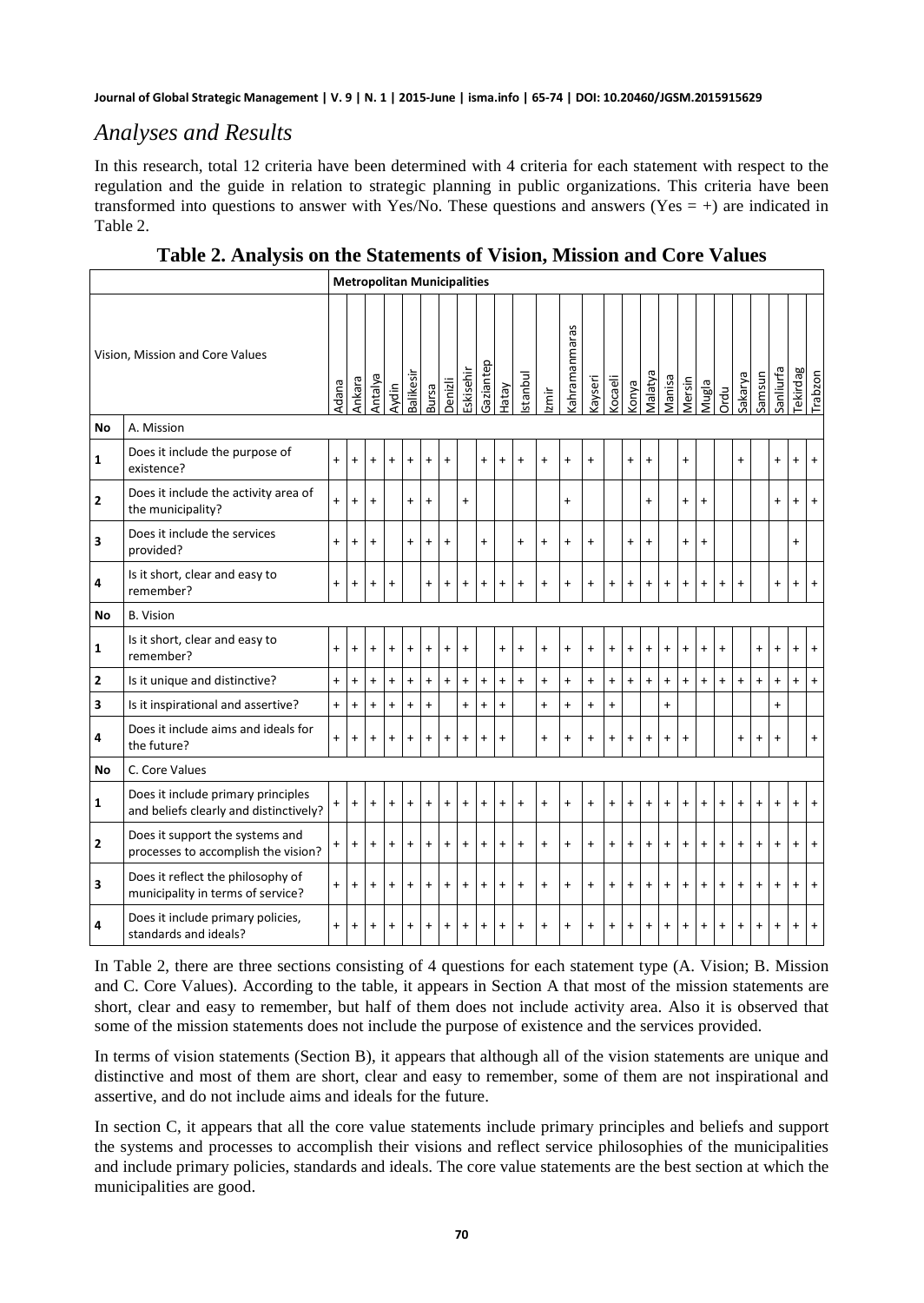In Table 3, there are 26 values in columns which have been found as the most frequent ones in the value statements examined. Core value statements have been examined and the frequency numbers of the values in the columns are indicated for each metropolitan municipality in the table. According to the Table 3, it appears that all the municipalities have specified *transparency* as one of the core values. Other common values in terms of their frequencies are *participative management* (which has been stated by 25 municipalities), *economic use of resources* (21 municipalities), *trust (20), justice and equality (20), accountability (19), environment-friendly municipality (19), commitment to history and culture (16), availability for change and development (14), citizen-oriented municipality (13), citizen satisfaction (13), service quality (12), social municipality (11), science and technology (10), respect and tolerance to human (10), objectivity (9), total quality management (9), honesty (7), fast in service provision (7), respect to law (7), sustainable development (7), vocational and social development (7), team work (7), respect to ethics (6), public interest (6) and loyalty (6).*

| <b>Municipalities</b> | Transparency    | Participative Management | Economic Resource Use | Trust           | Justice and Equality | Accountability | Environment-Friendly | ಳ<br>Commitment to History<br>Culture | ಳ<br>Availability For Change<br>Development | Citizen-Orientedness | Citizen Satisfaction | Service Quality  | <b>Social Municipality</b> | Science & Technology | Respect & Tolerance to<br>Human | Objectivity | Total Quality Management | Honesty        | Fast In Service Provision | Respect to Law | Sustainable Development | Professional & Social<br>Development | Tean Work | Respect to Ethics | Public Interest | Loyalty   | <b>Total Number of Values</b> |
|-----------------------|-----------------|--------------------------|-----------------------|-----------------|----------------------|----------------|----------------------|---------------------------------------|---------------------------------------------|----------------------|----------------------|------------------|----------------------------|----------------------|---------------------------------|-------------|--------------------------|----------------|---------------------------|----------------|-------------------------|--------------------------------------|-----------|-------------------|-----------------|-----------|-------------------------------|
| Adana                 | $\! +$          | $+$                      | $+$                   |                 | $\! +$               |                |                      |                                       |                                             | $\! +$               |                      |                  | $+$                        |                      |                                 |             |                          | $\! +$         |                           |                |                         |                                      |           |                   | $\! + \!$       |           | 9                             |
| Ankara                | $\ddot{}$       |                          | $\ddot{}$             |                 |                      | $^{+}$         | $\ddot{}$            | $\ddot{}$                             |                                             |                      |                      |                  |                            |                      | $\ddot{}$                       |             | $\ddot{}$                |                |                           | $\! + \!$      |                         | $\ddot{}$                            |           | $\, +$            |                 |           | 10                            |
| Antalya               |                 | $^{+}$                   | $\ddot{}$             |                 | $\! +$               | $\! +$         | $\ddot{}$            | $+$                                   | $+$                                         | $+$                  | $\boldsymbol{+}$     |                  |                            |                      |                                 |             |                          |                | $^{+}$                    |                |                         |                                      | $\! + \!$ |                   |                 |           | 15                            |
| Aydin                 | $^{+}$          | $\boldsymbol{+}$         | $\ddot{}$             | $^{+}$          |                      | $^{+}$         | $\ddot{}$            |                                       | $\! +$                                      | $^{+}$               | $\! +$               | $\ddot{}$        |                            |                      | $\ddot{}$                       | $\ddot{}$   |                          |                | $^{+}$                    |                |                         | $^{+}$                               | $\ddot{}$ |                   | $\ddot{}$       |           | 16                            |
| <b>Balikesir</b>      | $+$             |                          | $\ddot{}$             |                 | $+$                  |                | $\ddot{}$            | $+$                                   |                                             | $+$                  |                      |                  |                            | $+$                  |                                 |             |                          |                |                           |                |                         | $+$                                  |           | $\! +$            |                 |           | 14                            |
| <b>Bursa</b>          |                 | $\! + \!\!\!\!$          | $\ddot{}$             |                 |                      |                | $\ddot{}$            |                                       | $\! +$                                      |                      |                      |                  | $+$                        |                      |                                 | $+$         | $^{+}$                   |                |                           |                |                         |                                      |           |                   |                 |           | 9                             |
| Denizli               |                 | $\! +$                   | $\ddot{}$             | $\! + \!$       |                      | $^{+}$         | $\ddot{}$            |                                       | $^{+}$                                      | $\! +$               |                      |                  | $\! +$                     |                      | $\ddot{}$                       |             | $\ddot{+}$               |                |                           |                |                         |                                      |           |                   |                 | $^{+}$    | 16                            |
| Eskisehir             |                 | $\! + \!\!\!\!$          |                       | $^{+}$          |                      |                | $\ddot{}$            |                                       | $\! +$                                      |                      |                      | $^+$             |                            |                      | $^{+}$                          | $^{+}$      |                          | $+$            |                           | $^+$           |                         |                                      |           |                   |                 | $^{+}$    | 14                            |
| Gaziantep             |                 | $+$                      |                       | $^{+}$          | $^{+}$               | $\ddot{}$      |                      |                                       |                                             | $^{+}$               | $+$                  |                  |                            |                      |                                 | $+$         |                          |                |                           |                |                         |                                      |           |                   |                 |           | 9                             |
| Hatay                 |                 | $\! + \!\!\!\!$          | $\! + \!$             | $^{+}$          |                      |                | $\ddot{}$            | $+$                                   |                                             | $+$                  |                      | $\boldsymbol{+}$ | $+$                        | $\! +$               |                                 |             |                          |                | $+$                       |                |                         |                                      |           |                   |                 |           | 13                            |
| Istanbul              |                 | $+$                      | $\! + \!$             | $^{+}$          |                      |                |                      |                                       |                                             |                      |                      | $\ddot{}$        |                            |                      |                                 |             | $\ddot{}$                |                |                           |                |                         |                                      |           |                   |                 |           | $\overline{7}$                |
| Izmir                 | $^{+}$          | $+$                      | $\ddot{}$             | $+$             |                      | $^{+}$         | $^{+}$               | $+$                                   |                                             |                      | $+$                  |                  | $+$                        | $+$                  |                                 | $^{+}$      | $^{+}$                   | $^{+}$         |                           | $^{+}$         |                         |                                      | $+$       | $^{+}$            | $+$             |           | 20                            |
| K. Maras              |                 | $+$                      | $\! + \!$             |                 |                      | $\ddot{}$      | $\ddot{}$            | $+$                                   | $\! +$                                      |                      | $+$                  | $\boldsymbol{+}$ | $+$                        | $^{+}$               | $^{+}$                          |             |                          |                | $+$                       |                |                         |                                      |           |                   |                 |           | 14                            |
| <b>Kayseri</b>        | $\ddot{}$       | $^{+}$                   |                       | $^{+}$          | $\ddot{}$            |                | $\ddot{}$            |                                       | $^{+}$                                      | $\! + \!\!\!\!$      | $^{+}$               | $^{+}$           | $^{+}$                     |                      | $\ddot{}$                       |             |                          |                |                           |                |                         | $^{+}$                               | $^{+}$    |                   |                 |           | 15                            |
| Kocaeli               | $\ddot{}$       | $^{+}$                   |                       |                 |                      | $\ddot{}$      | $^{+}$               |                                       |                                             | $^{+}$               |                      | $\ddot{}$        | $^{+}$                     | $\! +$               |                                 |             |                          |                |                           | $^{+}$         |                         |                                      | $^{+}$    |                   |                 | $^{+}$    | 13                            |
| Konya                 | $+$             | $^{+}$                   | $\ddot{}$             |                 | $+$                  | $\ddot{+}$     |                      | $+$                                   |                                             | $+$                  |                      |                  |                            | $\ddot{+}$           |                                 |             | $\ddot{+}$               | $\ddot{+}$     |                           |                |                         |                                      | $\ddot{}$ | $^{+}$            |                 | $\ddot{}$ | 16                            |
| Malatya               | $\! + \!\!\!\!$ |                          |                       | $^{+}$          | $\! + \!\!\!\!$      |                | $^{+}$               |                                       |                                             |                      |                      |                  | $+$                        |                      |                                 |             |                          |                |                           |                |                         |                                      |           |                   |                 | $\ddot{}$ | 11                            |
| Manisa                | $\ddot{}$       | $^{+}$                   |                       | $^{+}$          | $\! + \!\!\!\!$      | $\ddot{}$      |                      |                                       | $^{+}$                                      | $^{+}$               | $^{+}$               |                  |                            |                      | $^{+}$                          |             | $\ddot{}$                |                |                           |                |                         |                                      |           |                   |                 | $\ddot{}$ | 14                            |
| Mersin                | $\! + \!\!\!\!$ |                          |                       | $^{+}$          | $\! + \!\!\!\!$      | $\ddot{}$      |                      |                                       |                                             |                      | $+$                  |                  |                            |                      |                                 |             | $\ddot{}$                |                |                           |                | $\! +$                  |                                      |           |                   |                 |           | 12                            |
| Mugla                 | $\ddot{}$       | $\ddot{}$                | $\ddot{}$             | $^{+}$          | $\! + \!\!\!\!$      | $\ddot{}$      |                      |                                       |                                             |                      |                      | $\! + \!$        |                            |                      |                                 | $\ddot{}$   | $\ddot{}$                | $\ddot{}$      | $^{+}$                    |                |                         |                                      |           |                   |                 |           | 11                            |
| Ordu                  | $\ddot{}$       |                          | $\ddot{}$             |                 | $\! + \!\!\!\!$      | $\ddot{}$      | $^{+}$               |                                       |                                             |                      |                      |                  |                            | $^{+}$               | $^{+}$                          |             |                          |                |                           |                |                         | $\! +$                               |           |                   |                 |           | 9                             |
| Sakarya               | $^{+}$          |                          | $\ddot{}$             | $^{+}$          | $\! + \!\!\!\!$      | $^{+}$         | $\ddot{}$            |                                       |                                             |                      | $\boldsymbol{+}$     |                  |                            |                      | $^{+}$                          | $^{+}$      |                          |                |                           |                |                         |                                      |           |                   |                 |           | 13                            |
| Samsun                | $^{+}$          | $^{+}$                   |                       | $^{+}$          | $\! + \!\!\!\!$      | $^{+}$         | $\ddot{}$            |                                       | $^{+}$                                      |                      | $+$                  |                  |                            | $^{+}$               | $^{+}$                          | $^{+}$      |                          | $+$            | $^{+}$                    |                |                         |                                      |           |                   |                 |           | 13                            |
| Sanliurfa             |                 | $\! +$                   |                       |                 |                      |                | $\ddot{}$            |                                       |                                             | $+$                  |                      |                  |                            |                      |                                 |             |                          |                | $+$                       |                |                         |                                      |           |                   |                 |           | 9                             |
| Tekirdag              | $\ddot{}$       | $\ddot{}$                |                       | $^{+}$          | $^{+}$               |                | $\ddot{}$            | $\! + \!$                             | $^{+}$                                      | $^{+}$               |                      | $\! + \!$        | $^{+}$                     |                      |                                 |             |                          |                |                           |                |                         |                                      |           |                   |                 |           | 13                            |
| Trabzon               | $^{+}$          | $^+$                     | $\! + \!$             | $\! + \!\!\!\!$ |                      | $^{+}$         | $^{+}$               |                                       |                                             |                      | $^{+}$               |                  | $\! + \!\!\!\!$            |                      |                                 | $^{+}$      |                          |                |                           |                | $^{+}$                  |                                      |           |                   | $^{+}$          |           | 12                            |
| f                     | 26              | 25                       | 21                    | 20              | 20                   | 19             | 19                   | 16                                    | 14                                          | 13                   | 13                   | 12               | 11                         | 10                   | 10                              | 9           | 9                        | $\overline{7}$ | $\overline{7}$            | $\tau$         | $\tau$                  | $\tau$                               | $\tau$    | 6                 | 6               | 6         |                               |

**Table 3. Frequencies of the Core Values**

# **CONCLUSION**

Strategic planning has been considered as one of the tools of strategic management in Turkish Public Administration since 2003. Turkish Municipalities have used strategic planning since it was imposed by an Act in 2006. Today they have applied third-period strategic plans since that time.

In this paper, the statements of mission, vision and core values in the strategic plans of 26 metropolitan municipalities in Turkey have been examined. According to results, mission, vision and core values comply with the criteria specified in the legislations and regulations, and there are some similarities among the notions in the core value statements of the metropolitan municipalities.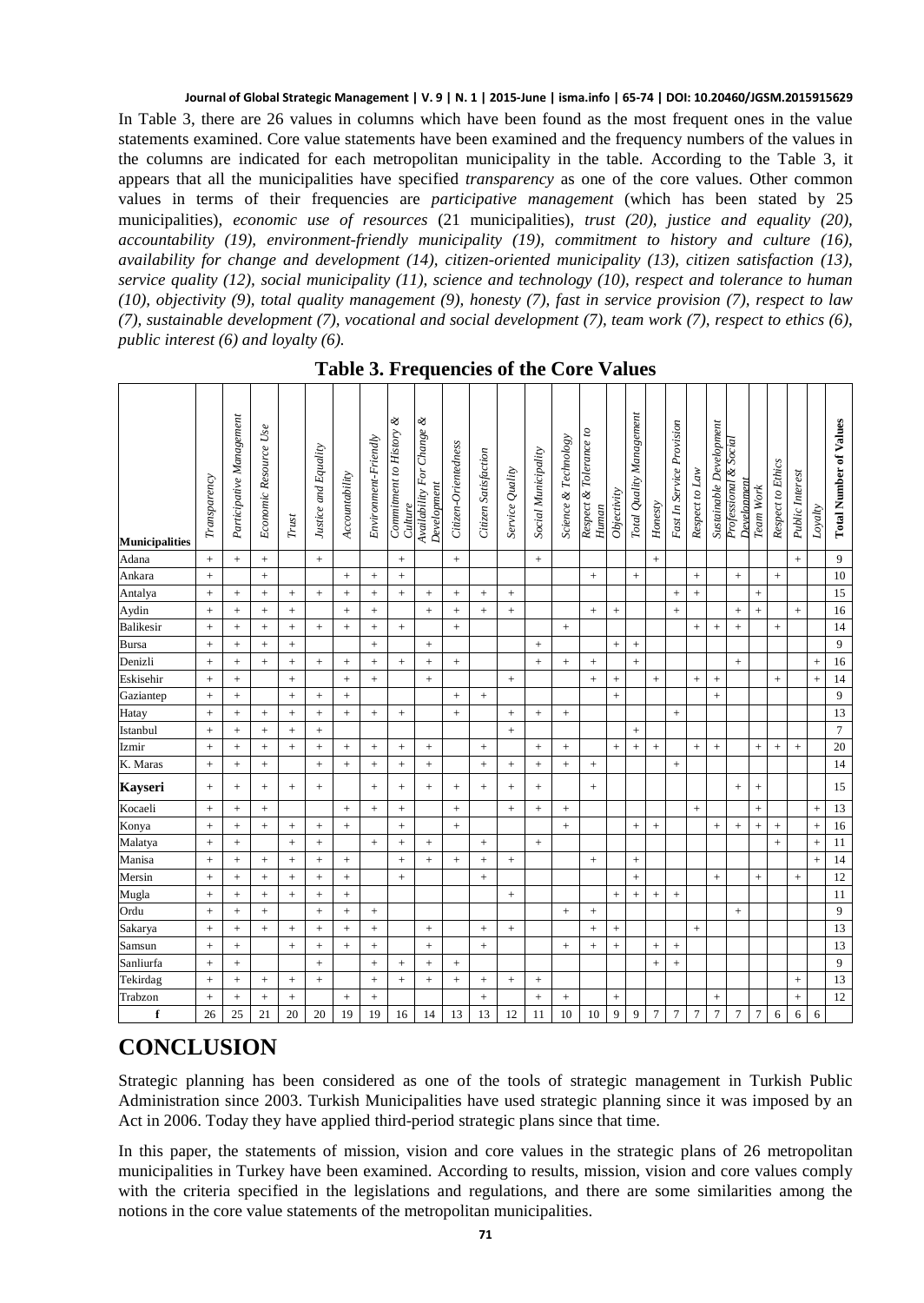According to the findings, although the section of core value statements is the best section at which the metropolitan municipalities are all good, the sections of mission and vision statements are not so good. It requires that the mission statements should include activity area of municipality, purpose of existence and the services provided. Vision statements should be inspirational and assertive, and include aims and ideas of the municipality for the future. It is observed that the most frequent values in the core value statements is transparency. Other most common values which have been stated by more than half of the municipalities are participative management, economic use of resources, trust, justice and equality, accountability, environment-friendly municipality, commitment to history and culture, and availability for change and development.

As a conclusion, it is observed that the statements of mission, vision and core values specified by the municipalities in the strategic plans have substantially met the criteria in the legislation and regulations. However, there are still some points which need to be developed. Activity area, purpose of existence, and services provided are required to be included in the mission statements. In addition, future ideals and inspirations should be reviewed and developed in the vision statements.

This paper is important in terms of determination of the faults and missing points in the mission, vision and core value statements of 26 metropolitan municipalities in Turkey. For subsequent studies, it is recommended to examine whether these statements are taken into account efficiently while determining strategic goals and activities of the metropolitan municipalities.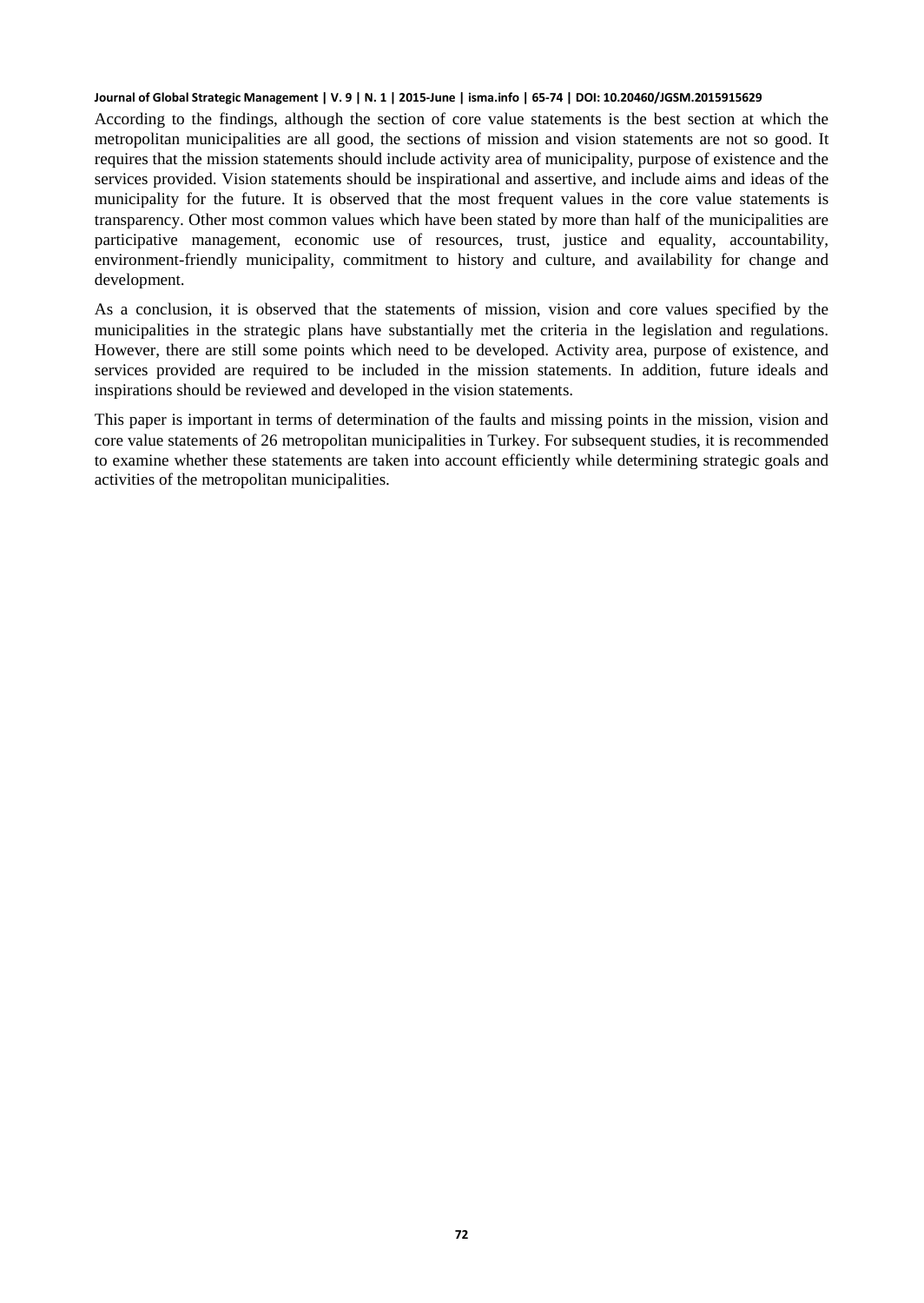# **REFERENCES**

Ackoff, R. (1987). "Mission Statements", Planning Review, 15(4), 30–31.

Adana Buyuksehir Belediyesi Stratejik Plani, 2015-2019.

Aktan, C. C. (1999). 2000'li Yillarda Yeni Yonetim Teknikleri: Stratejik Yonetim, Tugiad Yayinlari, Istanbul.

Aktan, C. C. (2008). "Stratejik Yonetim ve Stratejik Planlama", Cimento Isveren Dergisi, Temmuz-Agustos, 4-21.

Al, H. (2007) "Kamu Mali Yonetimi ve Kontrol Kanunu ve Turk Kamu Yonetiminde Yeni Denetim Yaklasimlari"; Editorler: Eryilmaz, B.; Eken, M.; Sen, M. L. "Kamu Yonetimi Yazilari: Teoride Degisim, Yeniden Yapilanma, Sorunlar ve Tartısmalar", Nobel Yay., Ankara, s.1-23.

Ankara Buyuksehir Belediyesi Stratejik Plani, 2015-2019.

Antalya Buyuksehir Belediyesi Stratejik Plani, 2015-2019.

Aydin Buyuksehir Belediyesi Stratejik Plani, 2015-2019.

Azakli, S. (2002). "Belediyelerin Hizmet Stratejileri Belirleme Surecinde Analizci Yaklasimin Onemi", Yerel Yonetimler Sempozyumu Bildirileri, TODAIE Yayin No: 304, Ankara, ss.413-436.

Balikesir Buyuksehir Belediyesi Stratejik Plani, 2015-2019.

Bart, C. (2001). "Measuring the Mission Effect in Human Intellectual Capital", Journal of Intellectual Capital Res. 2(3), 320-330.

Bart, C. (2007). "A Comparative Analysis of Mission Statement Content in Secular and Faith-based Hospitals", Journal of Intellectual Capital. 8(4), 682-694.

Bart, C. & Bontis, N. & Taggar, S. (2001). "A Model of Mission Statements & Firm Performance", Management Dec. 39(1), 19-35.

Bart, C. & Baetz, M.J. (1998). "The Relationship Between Mission Statements and Firm Performance: An Exploratory Study", Journal of Management Studies 36 (6), 823-853.

Bart, C. & Tabone, J.C. (1999). "Mission Statement Content and Hospital Performance in the Canadian Notfor-profit Health-care Sector", Health Care Management Review 24(3), 18-29.

Bartkus, B., Glassman, M. & Mcafee, B. (2002). "Do Large European, US and Japenese Firms Use Their Web Sites to Communicate their Mission?" European Management Journal, 20(4), 423-424.

Bryson, J. M. & Alston, F. K. (2004). Creating and Implementing Your Strategic Plan: A Workbook for Public and Nonprofit Organizations, Jossey Bass: A Wiley Imprint, Second Edition, San Francisco.

Bursa Buyuksehir Belediyesi Stratejik Plani, 2015-2019.

Cevik, H. (2010). Kamu Yonetimi: Kavramlar, Sorunlar, Tartismalar, Seckin Yayinlari, Ankara.

David, F. (1989). How Companies Define Their Mission, Long Range Planning, 22(1), 90-97.

David, F. (2001). Strategic Management Concepts (8th Ed.). Upper Saddle River, NJ: Macmillan.

Demirci, S. ve Koseli, M. (2009). "Ikincil Veri ve Icerik Analizi", Sosyal Bilimlerde Arastirma Yontemleri, 3. Baski, Editor: Kaan BOKE, Alfa Yayinlari, Istanbul. DPT, Kamu Kuruluslari icin Stratejik Planlama Kilavuzu, Ankara.

Denizli Buyuksehir Belediyesi Stratejik Plani, 2015-2019.

Dogan, S. (2000). "Isletmelerde Vizyon ve Misyon Bildirisi Gelistirme ve Onemi", 8. Ulusal Yonetim ve Organizasyon Kongresi Bildiriler Kitabi, Erciyes Universitesi, Nevsehir.

DPT (2006). Kamu Idareleri icin Stratejik Planlama Kilavuzu, Haziran 2006.

Efil, I. (2010). Isletmelerde Yonetim ve Organizasyon, Dora Yayinlari, Bursa Eren E. (2010). Stratejik Yonetim ve Isletme Politikasi, Beta Yayinevi, 9. Baski, Istanbul.

Eskisehir Buyuksehir Belediyesi Stratejik Plani, 2015-2019.

Gaziantep Buyuksehir Belediyesi Stratejik Plani, 2015-2019.